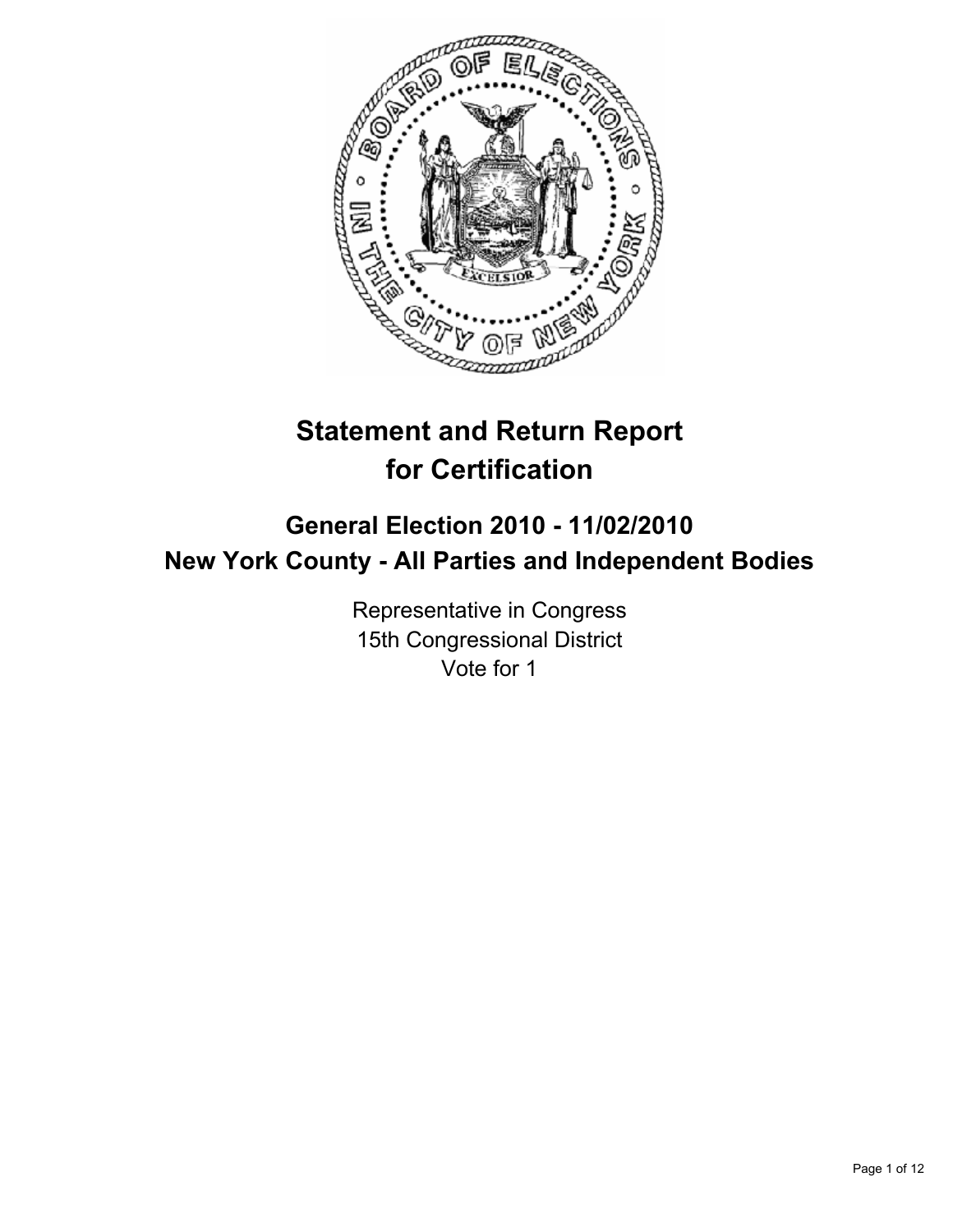

| PUBLIC COUNTER                            | 5,285          |
|-------------------------------------------|----------------|
| <b>EMERGENCY</b>                          | 0              |
| ABSENTEE/MILITARY                         | 216            |
| <b>FEDERAL</b>                            | 91             |
| <b>AFFIDAVIT</b>                          | 138            |
| <b>Total Ballots</b>                      | 5,730          |
| CHARLES B RANGEL (DEMOCRATIC)             | 2,897          |
| MICHEL J FAULKNER (REPUBLICAN)            | 1,056          |
| CRAIG SCHLEY (INDEPENDENCE)               | 469            |
| MICHEL J FAULKNER (CONSERVATIVE/JOBS NOW) | 53             |
| CHARLES B RANGEL (WORKING FAMILIES)       | 464            |
| ROGER CALERO (SOCIALIST WORKER)           | 144            |
| CRAIG SCHLEY (VOTE PEOPLE CHG)            | 52             |
| ALAN KEYES (WRITE-IN)                     | 1              |
| CHARLES B RANGEL (WRITE-IN)               | $\mathbf{1}$   |
| HILARY CASSIDY (WRITE-IN)                 | 1              |
| JOEL MORTON (WRITE-IN)                    | $\mathbf{1}$   |
| JOHNATHAN TASINI (WRITE-IN)               | 1              |
| JOYCE JOHNSON (WRITE-IN)                  | $\mathbf{1}$   |
| LISA MALLER (WRITE-IN)                    | 1              |
| NIXON (WRITE-IN)                          | 1              |
| NO NAME (WRITE-IN)                        | $\mathbf{1}$   |
| NONE OF THE ABOVE (WRITE-IN)              | $\mathbf{1}$   |
| PORI HOROWTZ (WRITE-IN)                   | $\mathbf{1}$   |
| REV BILL TALEN (WRITE-IN)                 | 1              |
| <b>VOID (WRITE-IN)</b>                    | $\overline{2}$ |
| <b>WARREN BERGER (WRITE-IN)</b>           | 1              |
| <b>Total Votes</b>                        | 5,150          |
| Unrecorded                                | 580            |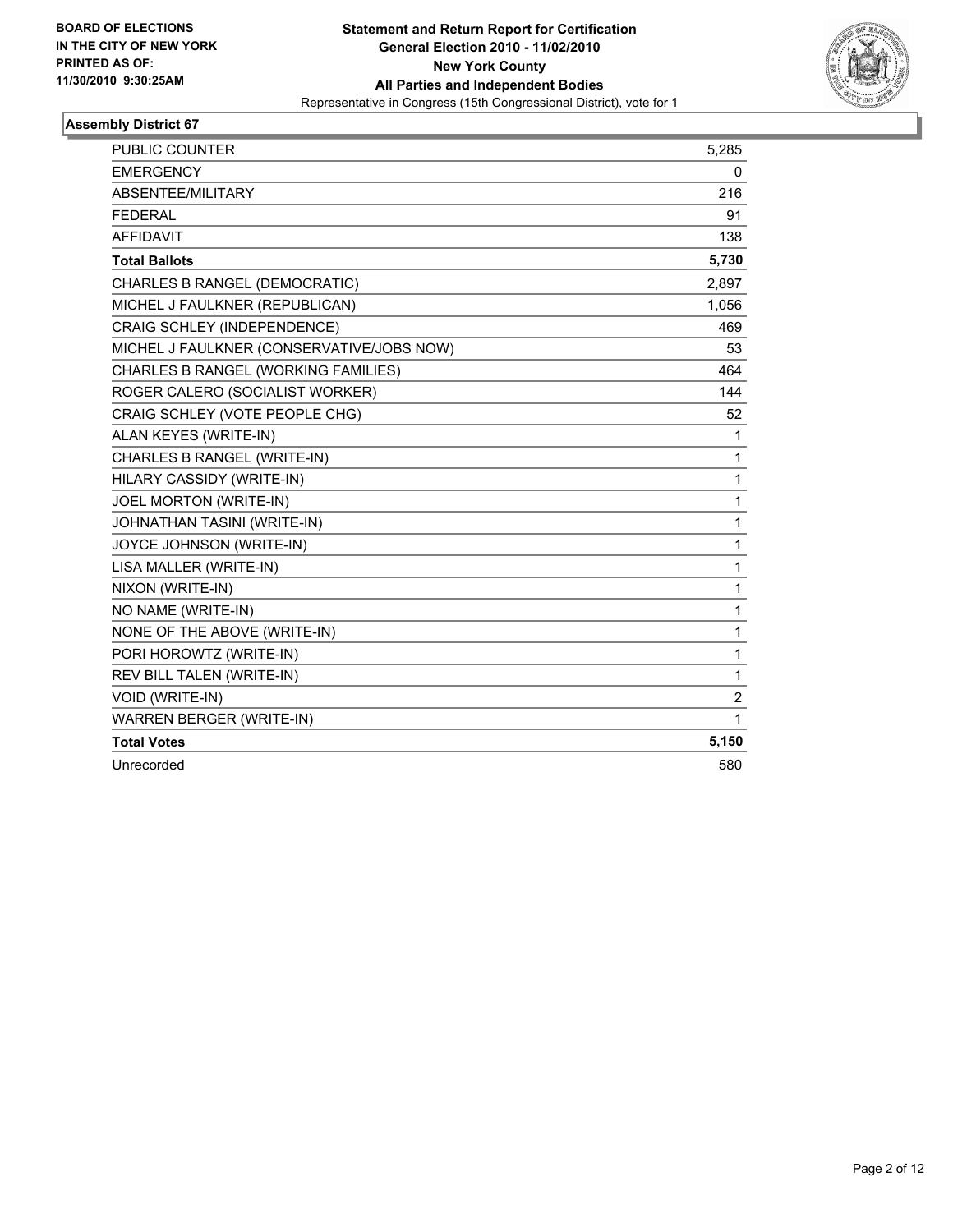

| PUBLIC COUNTER                            | 17,103         |
|-------------------------------------------|----------------|
| <b>EMERGENCY</b>                          | 0              |
| ABSENTEE/MILITARY                         | 235            |
| <b>FEDERAL</b>                            | 23             |
| <b>AFFIDAVIT</b>                          | 562            |
| <b>Total Ballots</b>                      | 17,923         |
| CHARLES B RANGEL (DEMOCRATIC)             | 12,740         |
| MICHEL J FAULKNER (REPUBLICAN)            | 1,051          |
| CRAIG SCHLEY (INDEPENDENCE)               | 717            |
| MICHEL J FAULKNER (CONSERVATIVE/JOBS NOW) | 142            |
| CHARLES B RANGEL (WORKING FAMILIES)       | 666            |
| ROGER CALERO (SOCIALIST WORKER)           | 255            |
| CRAIG SCHLEY (VOTE PEOPLE CHG)            | 117            |
| ADAM CLAYTON POWELL (WRITE-IN)            | 2              |
| BILL CLINTON (WRITE-IN)                   | $\overline{2}$ |
| CHARLES B RANGEL (WRITE-IN)               | $\mathbf{1}$   |
| DENISE J BURGES (WRITE-IN)                | $\mathbf{1}$   |
| DENNIS SUMLIN (WRITE-IN)                  | $\mathbf{1}$   |
| JOYCE DUNCAN (WRITE-IN)                   | 1              |
| JOYCE JOHNSON (WRITE-IN)                  | $\mathbf{1}$   |
| JOYCE S JOHNSON (WRITE-IN)                | $\mathbf{1}$   |
| LUIS PARRA (WRITE-IN)                     | 2              |
| MICKEY MOUSE (WRITE-IN)                   | $\mathbf{1}$   |
| NO NAME (WRITE-IN)                        | 4              |
| NONE (WRITE-IN)                           | 1              |
| NONE OF THE ABOVE (WRITE-IN)              | $\mathbf{1}$   |
| VOID (WRITE-IN)                           | 4              |
| <b>Total Votes</b>                        | 15,711         |
| Unrecorded                                | 2,212          |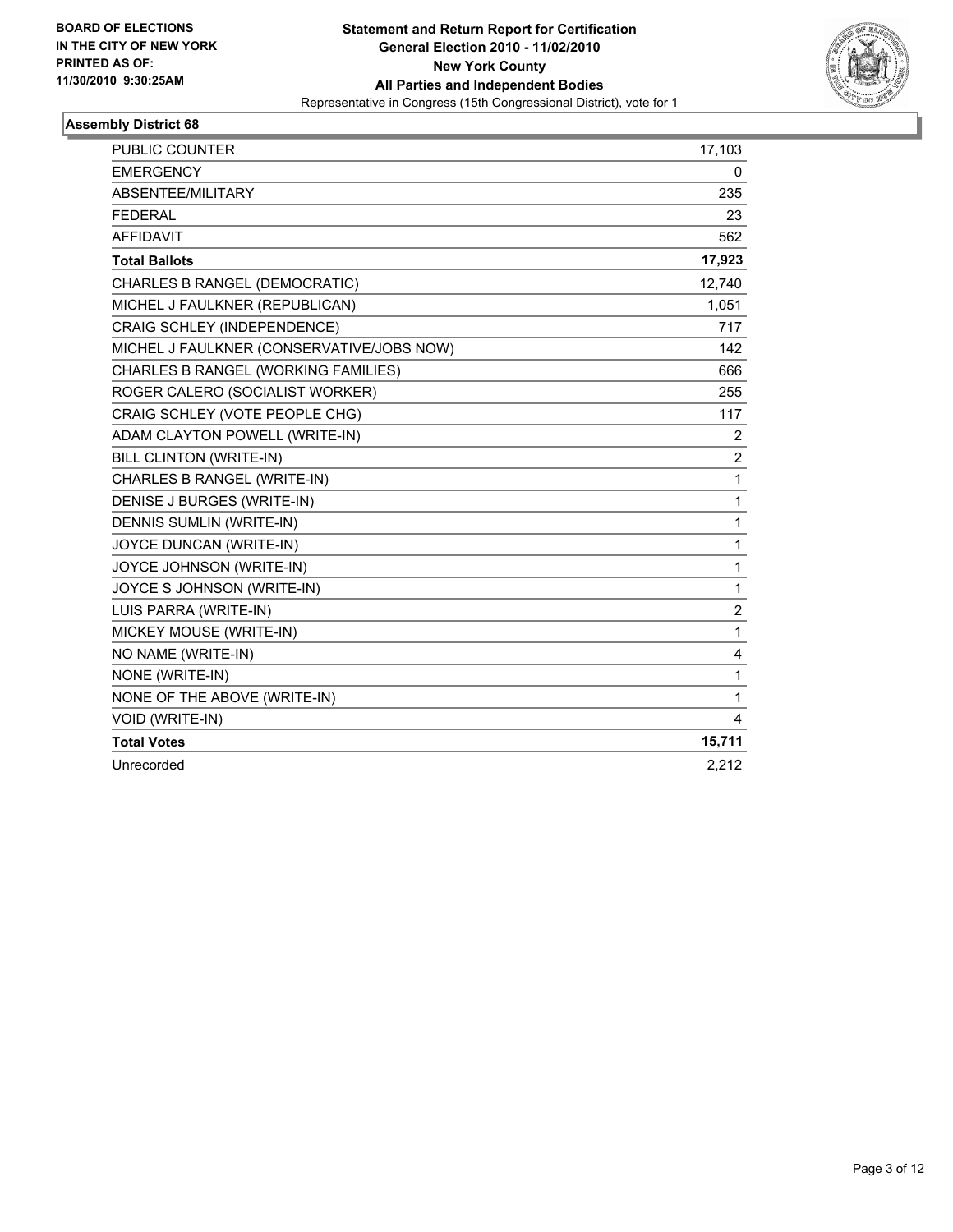

| PUBLIC COUNTER                            | 32,061       |
|-------------------------------------------|--------------|
| <b>EMERGENCY</b>                          | 0            |
| ABSENTEE/MILITARY                         | 833          |
| <b>FEDERAL</b>                            | 451          |
| <b>AFFIDAVIT</b>                          | 872          |
| <b>Total Ballots</b>                      | 34,217       |
| CHARLES B RANGEL (DEMOCRATIC)             | 19,739       |
| MICHEL J FAULKNER (REPUBLICAN)            | 3,909        |
| CRAIG SCHLEY (INDEPENDENCE)               | 2,340        |
| MICHEL J FAULKNER (CONSERVATIVE/JOBS NOW) | 342          |
| CHARLES B RANGEL (WORKING FAMILIES)       | 3,020        |
| ROGER CALERO (SOCIALIST WORKER)           | 983          |
| CRAIG SCHLEY (VOTE PEOPLE CHG)            | 262          |
| ADAM BRUHK (WRITE-IN)                     | 1            |
| ADAM CLAYTON (WRITE-IN)                   | 3            |
| ADAM CLAYTON POWELL 4TH (WRITE-IN)        | 3            |
| ADAM CLAYTON POWELL III (WRITE-IN)        | 1            |
| ADAM CLAYTON POWELL JR (WRITE-IN)         | 1            |
| ADAM CLAYTON POWELL JR. 4TH (WRITE-IN)    | 1            |
| ANDREW FINKELSTEIN (WRITE-IN)             | 1            |
| ANYONE BUT RANGEL (WRITE-IN)              | 1            |
| ANYONE ELSE (WRITE-IN)                    | 2            |
| ARRON PERSILY (WRITE-IN)                  | 1            |
| <b>BEN KAREN (WRITE-IN)</b>               | 1            |
| <b>BILL CLINTON (WRITE-IN)</b>            | 1            |
| CARLA SANDERSON (WRITE-IN)                | 1            |
| CAROLYN B MALONEY (WRITE-IN)              | 1            |
| CHARLES B RANGEL (WRITE-IN)               | 1            |
| CLINTON LOWE * MYSELF (WRITE-IN)          | 1            |
| CORPORAL PUNISHMENT (WRITE-IN)            | 1            |
| CRISTOBALL SILVA (WRITE-IN)               | 1            |
| DAN O'DONNELL (WRITE-IN)                  | 1            |
| DANIEL PURCELL (WRITE-IN)                 | 1            |
| DAVID W LODY (WRITE-IN)                   | 1            |
| DINKINS (WRITE-IN)                        | 1            |
| FRANCINE PERLMAN (WRITE-IN)               | 2            |
| GRETHA HAVSUACH (WRITE-IN)                | 1            |
| HOWARD WORMAN (WRITE-IN)                  | 1            |
| I OBJECT TO CHARLIE RANGLE (WRITE-IN)     | 1            |
| INTEGRITY (WRITE-IN)                      | 1            |
| JACK DAVENPART (WRITE-IN)                 | 1            |
| JACOB GAMERMAN (WRITE-IN)                 | 1            |
| JAKE GAMMERMAN (WRITE-IN)                 | 1            |
| JENNIFER HAND (WRITE-IN)                  | 1            |
| JERRY NADLER (WRITE-IN)                   | 1            |
| JIMMY MC MILLIAN (WRITE-IN)               | $\mathbf{1}$ |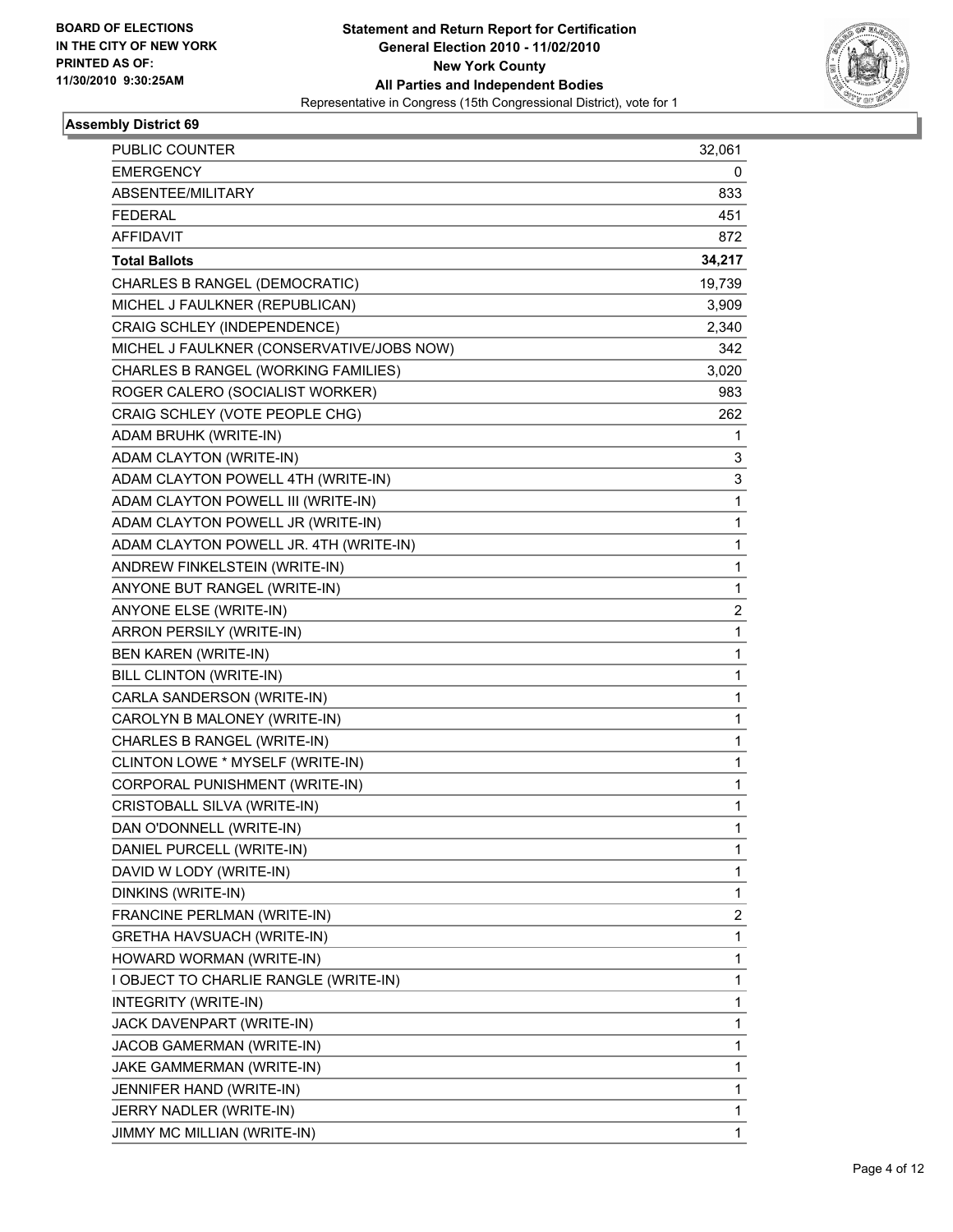

| JIMMY MCMILLAN (WRITE-IN)         | 4 |
|-----------------------------------|---|
| JIMMY MCMILLIEN (WRITE-IN)        | 1 |
| JIMMY MEMILLAR (WRITE-IN)         | 1 |
| JOHN BILLINGS (WRITE-IN)          | 1 |
| JON BECK (WRITE-IN)               | 1 |
| JONATHAN BRONSTEIN (WRITE-IN)     | 1 |
| JONATHAN TASINI (WRITE-IN)        | 4 |
| JOSEPH RAMOS (WRITE-IN)           | 1 |
| JOYCE JOHNSON (WRITE-IN)          | 7 |
| JOYCE S JOHNSON (WRITE-IN)        | 1 |
| JUDITH RUSSELL (WRITE-IN)         | 1 |
| JULIA CANTOR (WRITE-IN)           | 1 |
| KEVIN BAKER (WRITE-IN)            | 1 |
| LETITIA JAMES (WRITE-IN)          | 1 |
| LUKE GYURA (WRITE-IN)             | 1 |
| MARC MELZER (WRITE-IN)            | 1 |
| MARCUS TULLUS CICERO (WRITE-IN)   | 1 |
| MARGO HARRISON (WRITE-IN)         | 1 |
| ME (WRITE-IN)                     | 1 |
| MICHAEL BLOOMBERG (WRITE-IN)      | 1 |
| MICHAEL CHARLES WAGNER (WRITE-IN) | 1 |
| MICHAEL WHALEN (WRITE-IN)         | 1 |
| MICHEL FAULKNER (WRITE-IN)        | 1 |
| MILDRED STEVENS (WRITE-IN)        | 1 |
| MINDY BROWN NEWMAN (WRITE-IN)     | 1 |
| NO NAME (WRITE-IN)                | 7 |
| NO VOTE (WRITE-IN)                | 1 |
| NONE (WRITE-IN)                   | 1 |
| NONE OF THE ABOVE (WRITE-IN)      | 2 |
| NORMAN ROSS (WRITE-IN)            | 1 |
| NOT CR (WRITE-IN)                 | 1 |
| NOTA (WRITE-IN)                   | 1 |
| OTHER (WRITE-IN)                  | 1 |
| PAMELA PERKINS (WRITE-IN)         | 1 |
| PELICAN (WRITE-IN)                | 1 |
| R A DICKEY (WRITE-IN)             | 1 |
| RAY SCHWARTZ (WRITE-IN)           | 2 |
| ROBERT WHITEHOUSE (WRITE-IN)      | 2 |
| SAM SHOBE (WRITE-IN)              | 1 |
| SARAH WITTE (WRITE-IN)            | 1 |
| SCOTT SPIEGELMAN (WRITE-IN)       | 1 |
| SPUCK (WRITE-IN)                  | 1 |
| VAN TRAN (WRITE-IN)               | 1 |
| VOID (WRITE-IN)                   | 1 |
| WADE FISHER (WRITE-IN)            | 1 |
| WHITNEY RICHEY (WRITE-IN)         | 1 |
|                                   |   |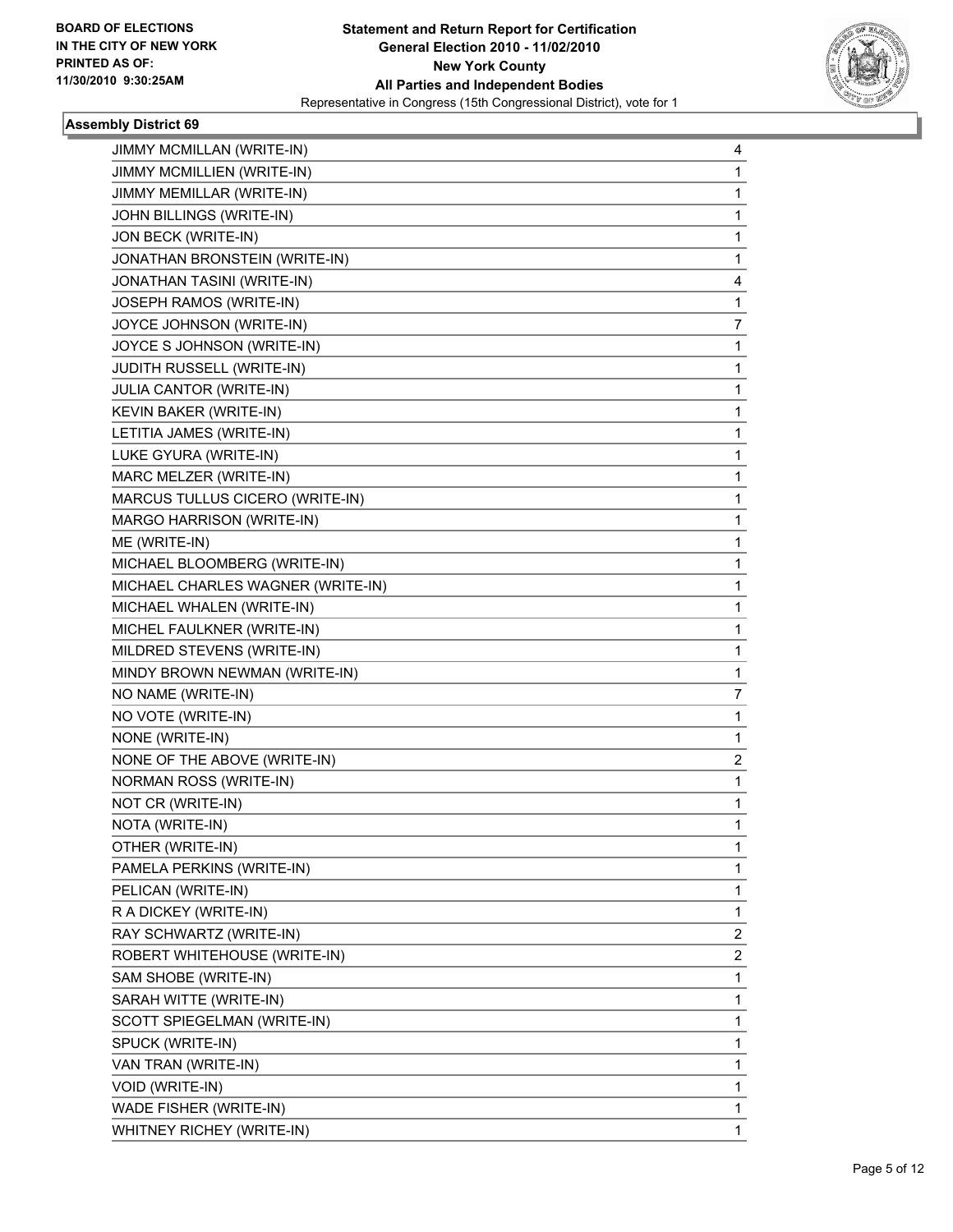

| WILLIAM HINDIN (WRITE-IN)    |        |
|------------------------------|--------|
| YODA (WRITE-IN)              |        |
| YOKO ONO (WRITE-IN)          |        |
| ZIPPY THE PINHEAD (WRITE-IN) |        |
| <b>Total Votes</b>           | 30,705 |
| Unrecorded                   | 3.512  |
|                              |        |

| PUBLIC COUNTER                              | 24,501         |
|---------------------------------------------|----------------|
| <b>EMERGENCY</b>                            | 2              |
| ABSENTEE/MILITARY                           | 356            |
| <b>FEDERAL</b>                              | 59             |
| <b>AFFIDAVIT</b>                            | 858            |
| <b>Total Ballots</b>                        | 25,776         |
| CHARLES B RANGEL (DEMOCRATIC)               | 19,209         |
| MICHEL J FAULKNER (REPUBLICAN)              | 1,082          |
| CRAIG SCHLEY (INDEPENDENCE)                 | 1,445          |
| MICHEL J FAULKNER (CONSERVATIVE/JOBS NOW)   | 142            |
| CHARLES B RANGEL (WORKING FAMILIES)         | 992            |
| ROGER CALERO (SOCIALIST WORKER)             | 380            |
| CRAIG SCHLEY (VOTE PEOPLE CHG)              | 223            |
| ADAM CLAYTON POWELL IV (WRITE-IN)           | 5              |
| BATMAN (WRITE-IN)                           | 1              |
| CHANCE NALLY (WRITE-IN)                     | 1              |
| CHARLES B RANGEL (WRITE-IN)                 | 1              |
| CLYDE WILLAIMS JR (WRITE-IN)                | 1              |
| CLYDE WILLIAMS (WRITE-IN)                   | $\overline{c}$ |
| ELMO (WRITE-IN)                             | 1              |
| JIMMY MCMILLAN (WRITE-IN)                   | 1              |
| JONATHAN TASINI (WRITE-IN)                  | 1              |
| LEE C. BOLLINGER (WRITE-IN)                 | 1              |
| LORD JESUS CHRIST THE SON OF GOD (WRITE-IN) | 1              |
| MICHAEL P. NEIL (WRITE-IN)                  | 1              |
| MOLLIE DEMELO (WRITE-IN)                    | 1              |
| NO NAME (WRITE-IN)                          | $\overline{c}$ |
| NONE (WRITE-IN)                             | 1              |
| NOT RANGEL (WRITE-IN)                       | 1              |
| RICHAM MARTIA (WRITE-IN)                    | 1              |
| SPONGE BOB SQUAREPANTS (WRITE-IN)           | 1              |
| TARRE STRING (WRITE-IN)                     | 1              |
| TITAN WALKER (WRITE-IN)                     | 1              |
| TONCEHE ADAMS (WRITE-IN)                    | 1              |
| VOID (WRITE-IN)                             | 1              |
| <b>Total Votes</b>                          | 23,501         |
| Unrecorded                                  | 2,275          |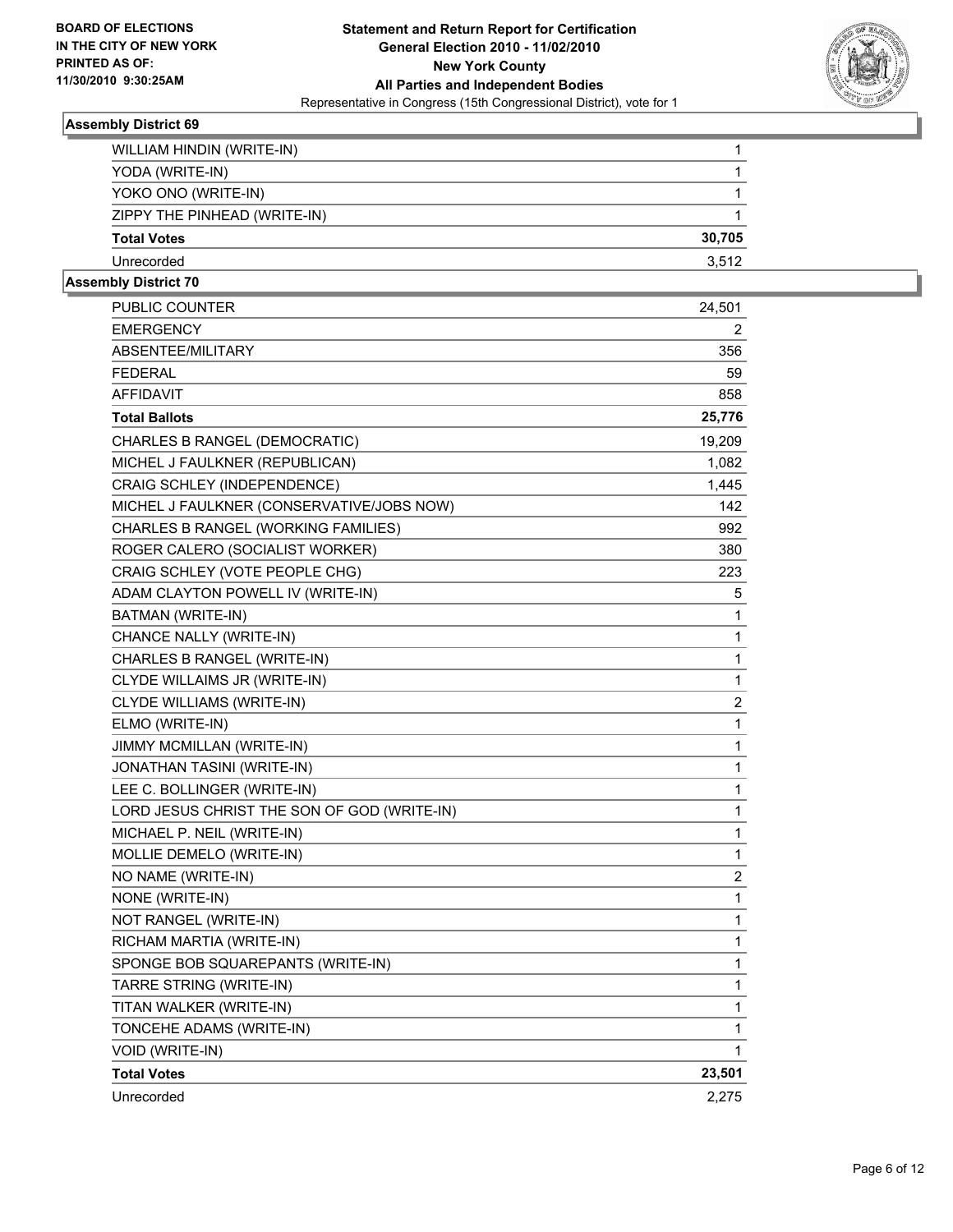

| <b>PUBLIC COUNTER</b>                     | 24,164       |
|-------------------------------------------|--------------|
| <b>EMERGENCY</b>                          | 0            |
| ABSENTEE/MILITARY                         | 392          |
| <b>FEDERAL</b>                            | 155          |
| <b>AFFIDAVIT</b>                          | 661          |
| <b>Total Ballots</b>                      | 25,372       |
| CHARLES B RANGEL (DEMOCRATIC)             | 16,695       |
| MICHEL J FAULKNER (REPUBLICAN)            | 2,306        |
| CRAIG SCHLEY (INDEPENDENCE)               | 1,346        |
| MICHEL J FAULKNER (CONSERVATIVE/JOBS NOW) | 256          |
| CHARLES B RANGEL (WORKING FAMILIES)       | 1,485        |
| ROGER CALERO (SOCIALIST WORKER)           | 575          |
| CRAIG SCHLEY (VOTE PEOPLE CHG)            | 195          |
| (NO NAME) (WRITE-IN)                      | 1            |
| ADAM CLAYTON POWELL IV (WRITE-IN)         | 1            |
| ALAN HEMINGWAY (WRITE-IN)                 | 1            |
| ANYBODY BUT RANGEL (WRITE-IN)             | 1            |
| BILL PERKINS (WRITE-IN)                   | $\mathbf{1}$ |
| CALERO (WRITE-IN)                         | 1            |
| CHARLES B. RANGEL (WRITE-IN)              | 1            |
| CHARLES BARRON (WRITE-IN)                 | $\mathbf{1}$ |
| CLEO WILDER (WRITE-IN)                    | 1            |
| CRAIG (WRITE-IN)                          | 1            |
| DERRICK HEMPHILL (WRITE-IN)               | $\mathbf{1}$ |
| EDWARD MCGOWAN (WRITE-IN)                 | 1            |
| ELIOTT SPITZER (WRITE-IN)                 | 1            |
| HERMAN D. FARRELL (WRITE-IN)              | $\mathbf{1}$ |
| JOHN ALBERT HART (WRITE-IN)               | 1            |
| <b>JONATHAN TASINI (WRITE-IN)</b>         | 4            |
| JOYCE JOHNSON (WRITE-IN)                  | 29           |
| MARK LEVINE (WRITE-IN)                    | 1            |
| MEIR BIDRAUT (WRITE-IN)                   | 1            |
| NO NAME (WRITE-IN)                        | 1            |
| NO ONE (WRITE-IN)                         | 1            |
| NONE OF ABOVE (WRITE-IN)                  | 1            |
| NONE OF THE ABOVE (WRITE-IN)              | 2            |
| NONE OF THE AVOVE (WRITE-IN)              | 1            |
| RUBIN DARIO (WRITE-IN)                    | 1            |
| STEPHEN COLBERT (WRITE-IN)                | 2            |
| THOMAS MURTAUGH (WRITE-IN)                | 2            |
| TIMOTHY HANEY (WRITE-IN)                  | 1            |
| VOID (WRITE-IN)                           | 5            |
| <b>Total Votes</b>                        | 22,925       |
| Unrecorded                                | 2,447        |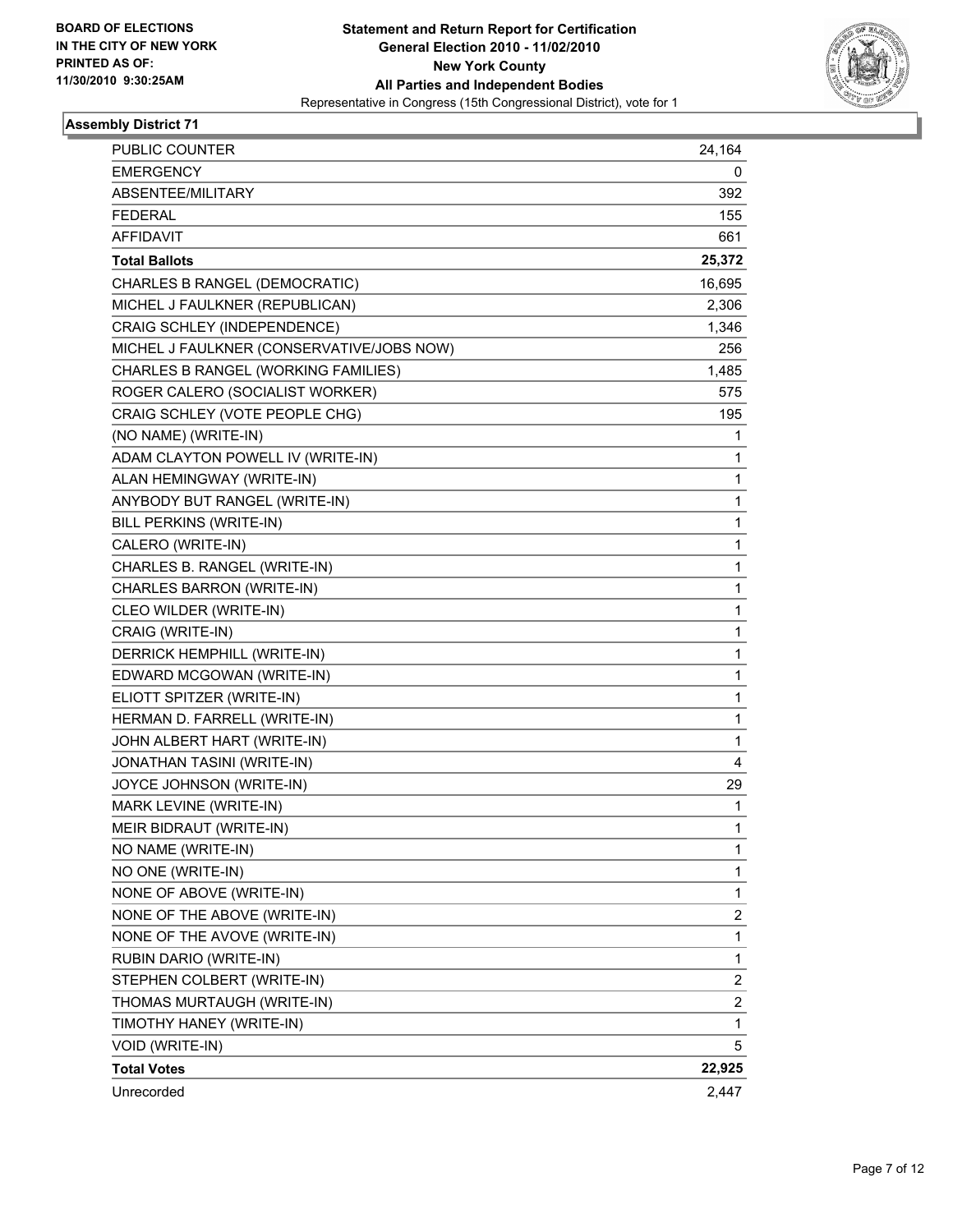

| <b>PUBLIC COUNTER</b>                     | 17,354         |
|-------------------------------------------|----------------|
| <b>EMERGENCY</b>                          | 0              |
| ABSENTEE/MILITARY                         | 155            |
| <b>FEDERAL</b>                            | 126            |
| <b>AFFIDAVIT</b>                          | 393            |
| <b>Total Ballots</b>                      | 18,028         |
| CHARLES B RANGEL (DEMOCRATIC)             | 12,353         |
| MICHEL J FAULKNER (REPUBLICAN)            | 1,274          |
| CRAIG SCHLEY (INDEPENDENCE)               | 548            |
| MICHEL J FAULKNER (CONSERVATIVE/JOBS NOW) | 141            |
| CHARLES B RANGEL (WORKING FAMILIES)       | 965            |
| ROGER CALERO (SOCIALIST WORKER)           | 310            |
| CRAIG SCHLEY (VOTE PEOPLE CHG)            | 89             |
| ADAM CLAYTON POWELL IV (WRITE-IN)         | 1              |
| HOWARD SYRIAQUE (WRITE-IN)                | $\mathbf{1}$   |
| <b>JASON MARTINEZ (WRITE-IN)</b>          | $\mathbf{1}$   |
| JEFFREY DOTEL (WRITE-IN)                  | $\overline{2}$ |
| JOYCE JOHNSON (WRITE-IN)                  | 1              |
| MICHEL J FAULKNER (WRITE-IN)              | $\mathbf{1}$   |
| MICKEY MOUSE (WRITE-IN)                   | 1              |
| NONE (WRITE-IN)                           | 2              |
| NONE OF THE ABOVE (WRITE-IN)              | 1              |
| VALERIE O'HARA (WRITE-IN)                 | 1              |
| VOID (WRITE-IN)                           | $\overline{2}$ |
| <b>Total Votes</b>                        | 15,694         |
| Unrecorded                                | 2.334          |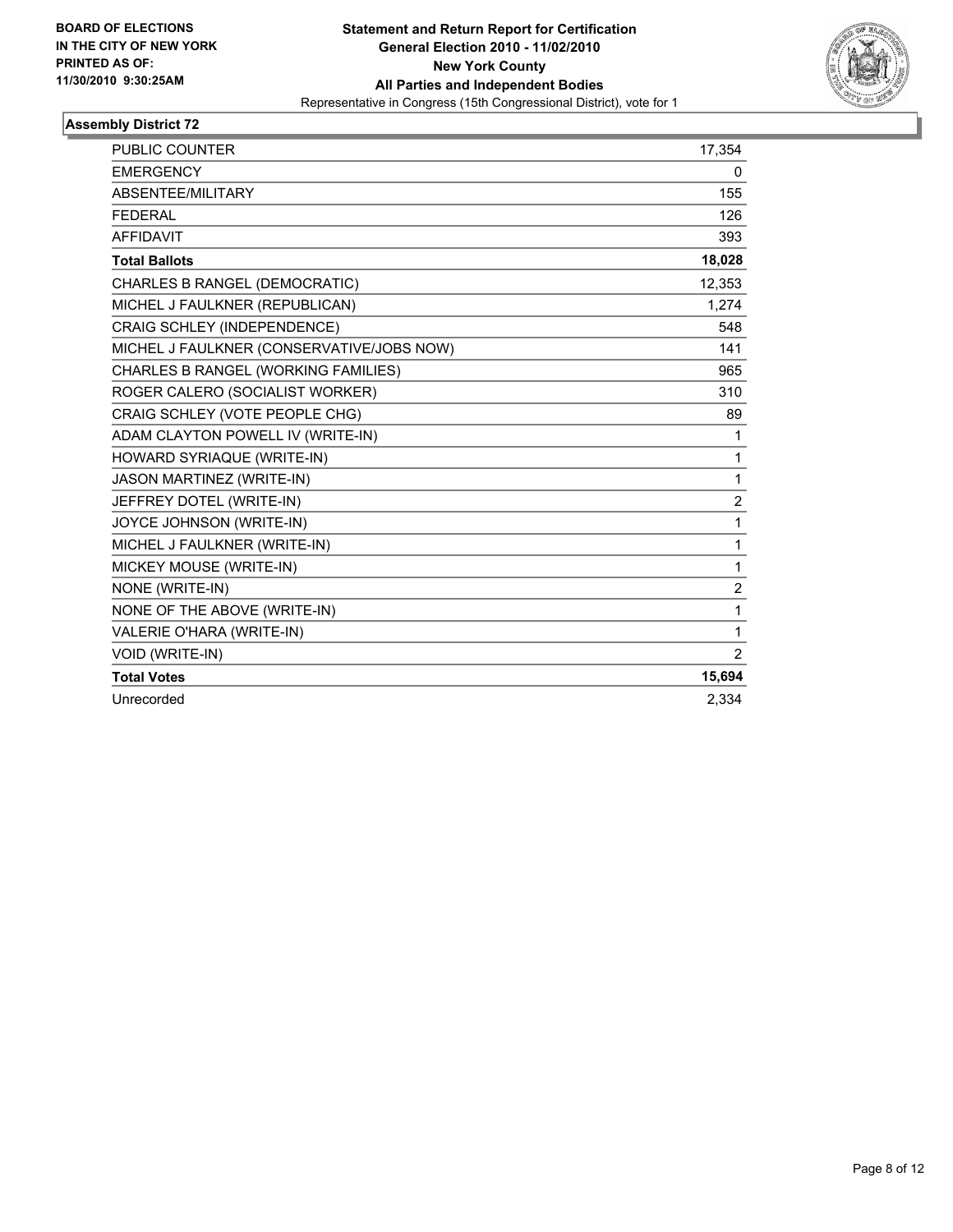

| PUBLIC COUNTER                            | 120,468        |
|-------------------------------------------|----------------|
| EMERGENCY                                 | 2              |
| ABSENTEE/MILITARY                         | 2,187          |
| <b>FEDERAL</b>                            | 905            |
| <b>AFFIDAVIT</b>                          | 3,484          |
| <b>Total Ballots</b>                      | 127,046        |
| CHARLES B RANGEL (DEMOCRATIC)             | 83,633         |
| MICHEL J FAULKNER (REPUBLICAN)            | 10,678         |
| CRAIG SCHLEY (INDEPENDENCE)               | 6,865          |
| MICHEL J FAULKNER (CONSERVATIVE/JOBS NOW) | 1,076          |
| CHARLES B RANGEL (WORKING FAMILIES)       | 7,592          |
| ROGER CALERO (SOCIALIST WORKER)           | 2,647          |
| CRAIG SCHLEY (VOTE PEOPLE CHG)            | 938            |
| (NO NAME) (WRITE-IN)                      | 1              |
| ADAM BRUHK (WRITE-IN)                     | 1              |
| ADAM CLAYTON (WRITE-IN)                   | 3              |
| ADAM CLAYTON POWELL (WRITE-IN)            | 2              |
| ADAM CLAYTON POWELL 4TH (WRITE-IN)        | 3              |
| ADAM CLAYTON POWELL III (WRITE-IN)        | 1              |
| ADAM CLAYTON POWELL IV (WRITE-IN)         | 7              |
| ADAM CLAYTON POWELL JR (WRITE-IN)         | 1              |
| ADAM CLAYTON POWELL JR. 4TH (WRITE-IN)    | 1              |
| ALAN HEMINGWAY (WRITE-IN)                 | $\mathbf{1}$   |
| ALAN KEYES (WRITE-IN)                     | $\mathbf{1}$   |
| ANDREW FINKELSTEIN (WRITE-IN)             | 1              |
| ANYBODY BUT RANGEL (WRITE-IN)             | $\mathbf{1}$   |
| ANYONE BUT RANGEL (WRITE-IN)              | 1              |
| ANYONE ELSE (WRITE-IN)                    | $\overline{c}$ |
| ARRON PERSILY (WRITE-IN)                  | 1              |
| BATMAN (WRITE-IN)                         | $\mathbf{1}$   |
| <b>BEN KAREN (WRITE-IN)</b>               | 1              |
| BILL CLINTON (WRITE-IN)                   | 3              |
| BILL PERKINS (WRITE-IN)                   | 1              |
| CALERO (WRITE-IN)                         | 1              |
| CARLA SANDERSON (WRITE-IN)                | 1              |
| CAROLYN B MALONEY (WRITE-IN)              | 1              |
| CHANCE NALLY (WRITE-IN)                   | 1              |
| CHARLES B RANGEL (WRITE-IN)               | 4              |
| CHARLES B. RANGEL (WRITE-IN)              | 1              |
| CHARLES BARRON (WRITE-IN)                 | 1              |
| CLEO WILDER (WRITE-IN)                    | 1              |
| CLINTON LOWE * MYSELF (WRITE-IN)          | 1              |
| CLYDE WILLAIMS JR (WRITE-IN)              | 1              |
| CLYDE WILLIAMS (WRITE-IN)                 | 2              |
| CORPORAL PUNISHMENT (WRITE-IN)            | 1              |
| CRAIG (WRITE-IN)                          | 1              |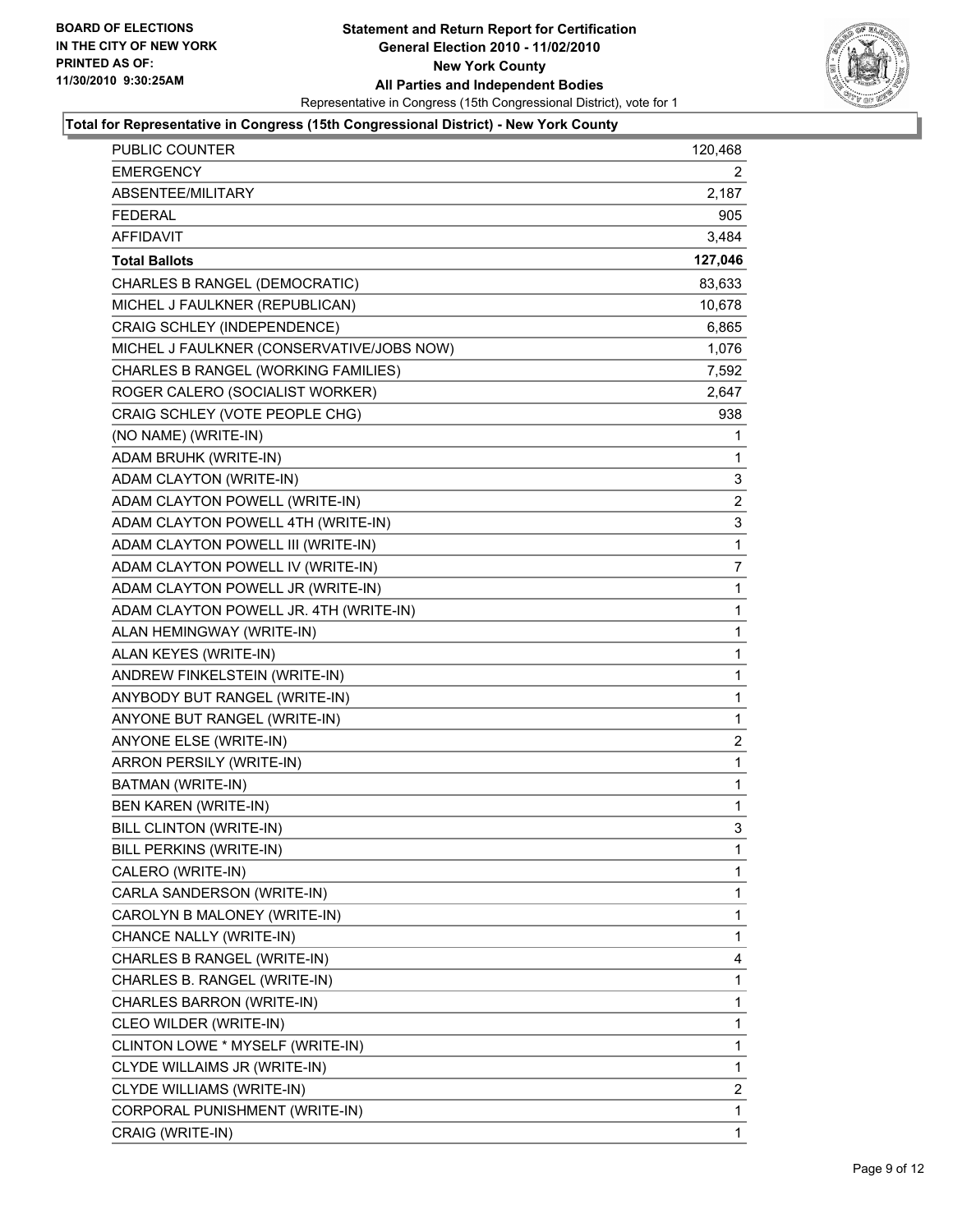

| DAN O'DONNELL (WRITE-IN)<br>DANIEL PURCELL (WRITE-IN)<br>DAVID W LODY (WRITE-IN)<br>DENISE J BURGES (WRITE-IN)<br>DENNIS SUMLIN (WRITE-IN)<br>DERRICK HEMPHILL (WRITE-IN)<br>DINKINS (WRITE-IN)<br>EDWARD MCGOWAN (WRITE-IN)<br>ELIOTT SPITZER (WRITE-IN)<br>ELMO (WRITE-IN)<br>FRANCINE PERLMAN (WRITE-IN)<br>GRETHA HAVSUACH (WRITE-IN)<br>HERMAN D. FARRELL (WRITE-IN)<br>HILARY CASSIDY (WRITE-IN)<br>HOWARD SYRIAQUE (WRITE-IN)<br>HOWARD WORMAN (WRITE-IN)<br>I OBJECT TO CHARLIE RANGLE (WRITE-IN)<br>INTEGRITY (WRITE-IN)<br>JACK DAVENPART (WRITE-IN)<br>JACOB GAMERMAN (WRITE-IN)<br>JAKE GAMMERMAN (WRITE-IN)<br>JASON MARTINEZ (WRITE-IN)<br>JEFFREY DOTEL (WRITE-IN)<br>JENNIFER HAND (WRITE-IN)<br>JERRY NADLER (WRITE-IN)<br>JIMMY MC MILLIAN (WRITE-IN)<br>JIMMY MCMILLAN (WRITE-IN)<br>JIMMY MCMILLIEN (WRITE-IN)<br>JIMMY MEMILLAR (WRITE-IN)<br>JOEL MORTON (WRITE-IN)<br>JOHN ALBERT HART (WRITE-IN)<br>JOHN BILLINGS (WRITE-IN)<br>JOHNATHAN TASINI (WRITE-IN)<br>JON BECK (WRITE-IN)<br>JONATHAN BRONSTEIN (WRITE-IN)<br>JONATHAN TASINI (WRITE-IN)<br>JOSEPH RAMOS (WRITE-IN)<br>JOYCE DUNCAN (WRITE-IN)<br>JOYCE JOHNSON (WRITE-IN)<br>JOYCE S JOHNSON (WRITE-IN)<br>JUDITH RUSSELL (WRITE-IN)<br>JULIA CANTOR (WRITE-IN)<br>KEVIN BAKER (WRITE-IN)<br>LEE C. BOLLINGER (WRITE-IN) | CRISTOBALL SILVA (WRITE-IN) | 1            |
|------------------------------------------------------------------------------------------------------------------------------------------------------------------------------------------------------------------------------------------------------------------------------------------------------------------------------------------------------------------------------------------------------------------------------------------------------------------------------------------------------------------------------------------------------------------------------------------------------------------------------------------------------------------------------------------------------------------------------------------------------------------------------------------------------------------------------------------------------------------------------------------------------------------------------------------------------------------------------------------------------------------------------------------------------------------------------------------------------------------------------------------------------------------------------------------------------------------------------------------------------------------------------------------------------------|-----------------------------|--------------|
|                                                                                                                                                                                                                                                                                                                                                                                                                                                                                                                                                                                                                                                                                                                                                                                                                                                                                                                                                                                                                                                                                                                                                                                                                                                                                                            |                             | 1            |
|                                                                                                                                                                                                                                                                                                                                                                                                                                                                                                                                                                                                                                                                                                                                                                                                                                                                                                                                                                                                                                                                                                                                                                                                                                                                                                            |                             | 1            |
|                                                                                                                                                                                                                                                                                                                                                                                                                                                                                                                                                                                                                                                                                                                                                                                                                                                                                                                                                                                                                                                                                                                                                                                                                                                                                                            |                             | 1            |
|                                                                                                                                                                                                                                                                                                                                                                                                                                                                                                                                                                                                                                                                                                                                                                                                                                                                                                                                                                                                                                                                                                                                                                                                                                                                                                            |                             | 1            |
|                                                                                                                                                                                                                                                                                                                                                                                                                                                                                                                                                                                                                                                                                                                                                                                                                                                                                                                                                                                                                                                                                                                                                                                                                                                                                                            |                             | 1            |
|                                                                                                                                                                                                                                                                                                                                                                                                                                                                                                                                                                                                                                                                                                                                                                                                                                                                                                                                                                                                                                                                                                                                                                                                                                                                                                            |                             | 1            |
|                                                                                                                                                                                                                                                                                                                                                                                                                                                                                                                                                                                                                                                                                                                                                                                                                                                                                                                                                                                                                                                                                                                                                                                                                                                                                                            |                             | 1            |
|                                                                                                                                                                                                                                                                                                                                                                                                                                                                                                                                                                                                                                                                                                                                                                                                                                                                                                                                                                                                                                                                                                                                                                                                                                                                                                            |                             | 1            |
|                                                                                                                                                                                                                                                                                                                                                                                                                                                                                                                                                                                                                                                                                                                                                                                                                                                                                                                                                                                                                                                                                                                                                                                                                                                                                                            |                             | 1            |
|                                                                                                                                                                                                                                                                                                                                                                                                                                                                                                                                                                                                                                                                                                                                                                                                                                                                                                                                                                                                                                                                                                                                                                                                                                                                                                            |                             | 1            |
|                                                                                                                                                                                                                                                                                                                                                                                                                                                                                                                                                                                                                                                                                                                                                                                                                                                                                                                                                                                                                                                                                                                                                                                                                                                                                                            |                             | 2            |
|                                                                                                                                                                                                                                                                                                                                                                                                                                                                                                                                                                                                                                                                                                                                                                                                                                                                                                                                                                                                                                                                                                                                                                                                                                                                                                            |                             | 1            |
|                                                                                                                                                                                                                                                                                                                                                                                                                                                                                                                                                                                                                                                                                                                                                                                                                                                                                                                                                                                                                                                                                                                                                                                                                                                                                                            |                             | 1            |
|                                                                                                                                                                                                                                                                                                                                                                                                                                                                                                                                                                                                                                                                                                                                                                                                                                                                                                                                                                                                                                                                                                                                                                                                                                                                                                            |                             | 1            |
|                                                                                                                                                                                                                                                                                                                                                                                                                                                                                                                                                                                                                                                                                                                                                                                                                                                                                                                                                                                                                                                                                                                                                                                                                                                                                                            |                             | 1            |
|                                                                                                                                                                                                                                                                                                                                                                                                                                                                                                                                                                                                                                                                                                                                                                                                                                                                                                                                                                                                                                                                                                                                                                                                                                                                                                            |                             | 1            |
|                                                                                                                                                                                                                                                                                                                                                                                                                                                                                                                                                                                                                                                                                                                                                                                                                                                                                                                                                                                                                                                                                                                                                                                                                                                                                                            |                             | 1            |
|                                                                                                                                                                                                                                                                                                                                                                                                                                                                                                                                                                                                                                                                                                                                                                                                                                                                                                                                                                                                                                                                                                                                                                                                                                                                                                            |                             | 1            |
|                                                                                                                                                                                                                                                                                                                                                                                                                                                                                                                                                                                                                                                                                                                                                                                                                                                                                                                                                                                                                                                                                                                                                                                                                                                                                                            |                             | 1            |
|                                                                                                                                                                                                                                                                                                                                                                                                                                                                                                                                                                                                                                                                                                                                                                                                                                                                                                                                                                                                                                                                                                                                                                                                                                                                                                            |                             | 1            |
|                                                                                                                                                                                                                                                                                                                                                                                                                                                                                                                                                                                                                                                                                                                                                                                                                                                                                                                                                                                                                                                                                                                                                                                                                                                                                                            |                             | 1            |
|                                                                                                                                                                                                                                                                                                                                                                                                                                                                                                                                                                                                                                                                                                                                                                                                                                                                                                                                                                                                                                                                                                                                                                                                                                                                                                            |                             | 1            |
|                                                                                                                                                                                                                                                                                                                                                                                                                                                                                                                                                                                                                                                                                                                                                                                                                                                                                                                                                                                                                                                                                                                                                                                                                                                                                                            |                             | 2            |
|                                                                                                                                                                                                                                                                                                                                                                                                                                                                                                                                                                                                                                                                                                                                                                                                                                                                                                                                                                                                                                                                                                                                                                                                                                                                                                            |                             | 1            |
|                                                                                                                                                                                                                                                                                                                                                                                                                                                                                                                                                                                                                                                                                                                                                                                                                                                                                                                                                                                                                                                                                                                                                                                                                                                                                                            |                             | 1            |
|                                                                                                                                                                                                                                                                                                                                                                                                                                                                                                                                                                                                                                                                                                                                                                                                                                                                                                                                                                                                                                                                                                                                                                                                                                                                                                            |                             | 1            |
|                                                                                                                                                                                                                                                                                                                                                                                                                                                                                                                                                                                                                                                                                                                                                                                                                                                                                                                                                                                                                                                                                                                                                                                                                                                                                                            |                             | 5            |
|                                                                                                                                                                                                                                                                                                                                                                                                                                                                                                                                                                                                                                                                                                                                                                                                                                                                                                                                                                                                                                                                                                                                                                                                                                                                                                            |                             | 1            |
|                                                                                                                                                                                                                                                                                                                                                                                                                                                                                                                                                                                                                                                                                                                                                                                                                                                                                                                                                                                                                                                                                                                                                                                                                                                                                                            |                             | 1            |
|                                                                                                                                                                                                                                                                                                                                                                                                                                                                                                                                                                                                                                                                                                                                                                                                                                                                                                                                                                                                                                                                                                                                                                                                                                                                                                            |                             | 1            |
|                                                                                                                                                                                                                                                                                                                                                                                                                                                                                                                                                                                                                                                                                                                                                                                                                                                                                                                                                                                                                                                                                                                                                                                                                                                                                                            |                             | 1            |
|                                                                                                                                                                                                                                                                                                                                                                                                                                                                                                                                                                                                                                                                                                                                                                                                                                                                                                                                                                                                                                                                                                                                                                                                                                                                                                            |                             | 1            |
|                                                                                                                                                                                                                                                                                                                                                                                                                                                                                                                                                                                                                                                                                                                                                                                                                                                                                                                                                                                                                                                                                                                                                                                                                                                                                                            |                             | 1            |
|                                                                                                                                                                                                                                                                                                                                                                                                                                                                                                                                                                                                                                                                                                                                                                                                                                                                                                                                                                                                                                                                                                                                                                                                                                                                                                            |                             | 1            |
|                                                                                                                                                                                                                                                                                                                                                                                                                                                                                                                                                                                                                                                                                                                                                                                                                                                                                                                                                                                                                                                                                                                                                                                                                                                                                                            |                             | 1            |
|                                                                                                                                                                                                                                                                                                                                                                                                                                                                                                                                                                                                                                                                                                                                                                                                                                                                                                                                                                                                                                                                                                                                                                                                                                                                                                            |                             | 9            |
|                                                                                                                                                                                                                                                                                                                                                                                                                                                                                                                                                                                                                                                                                                                                                                                                                                                                                                                                                                                                                                                                                                                                                                                                                                                                                                            |                             | 1            |
|                                                                                                                                                                                                                                                                                                                                                                                                                                                                                                                                                                                                                                                                                                                                                                                                                                                                                                                                                                                                                                                                                                                                                                                                                                                                                                            |                             | 1            |
|                                                                                                                                                                                                                                                                                                                                                                                                                                                                                                                                                                                                                                                                                                                                                                                                                                                                                                                                                                                                                                                                                                                                                                                                                                                                                                            |                             | 39           |
|                                                                                                                                                                                                                                                                                                                                                                                                                                                                                                                                                                                                                                                                                                                                                                                                                                                                                                                                                                                                                                                                                                                                                                                                                                                                                                            |                             | 2            |
|                                                                                                                                                                                                                                                                                                                                                                                                                                                                                                                                                                                                                                                                                                                                                                                                                                                                                                                                                                                                                                                                                                                                                                                                                                                                                                            |                             | 1            |
|                                                                                                                                                                                                                                                                                                                                                                                                                                                                                                                                                                                                                                                                                                                                                                                                                                                                                                                                                                                                                                                                                                                                                                                                                                                                                                            |                             | 1            |
|                                                                                                                                                                                                                                                                                                                                                                                                                                                                                                                                                                                                                                                                                                                                                                                                                                                                                                                                                                                                                                                                                                                                                                                                                                                                                                            |                             | 1            |
|                                                                                                                                                                                                                                                                                                                                                                                                                                                                                                                                                                                                                                                                                                                                                                                                                                                                                                                                                                                                                                                                                                                                                                                                                                                                                                            |                             | 1            |
|                                                                                                                                                                                                                                                                                                                                                                                                                                                                                                                                                                                                                                                                                                                                                                                                                                                                                                                                                                                                                                                                                                                                                                                                                                                                                                            | LETITIA JAMES (WRITE-IN)    | $\mathbf{1}$ |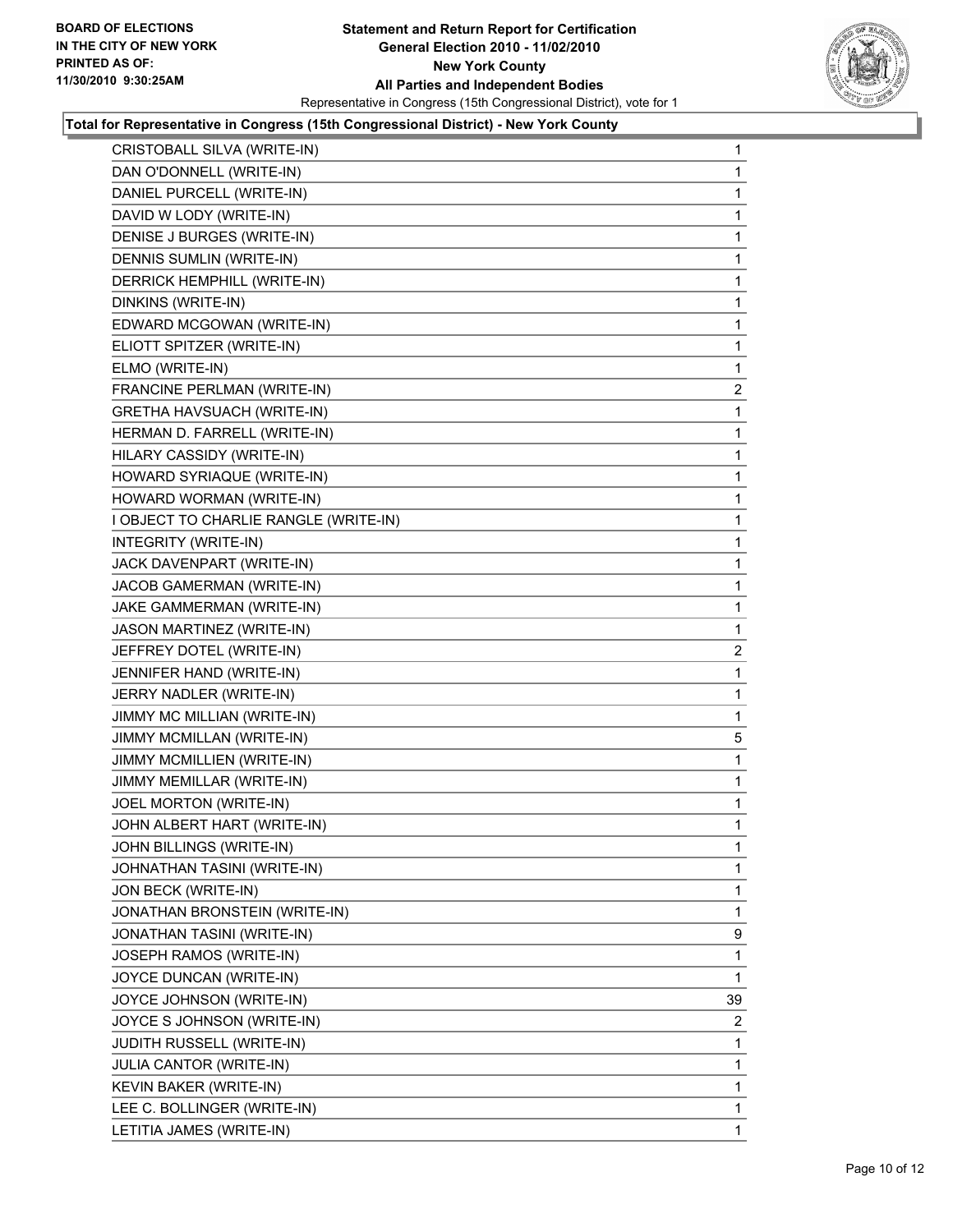

| LISA MALLER (WRITE-IN)                      | 1              |
|---------------------------------------------|----------------|
| LORD JESUS CHRIST THE SON OF GOD (WRITE-IN) | 1              |
| LUIS PARRA (WRITE-IN)                       | 2              |
| LUKE GYURA (WRITE-IN)                       | 1              |
| MARC MELZER (WRITE-IN)                      | 1              |
| MARCUS TULLUS CICERO (WRITE-IN)             | 1              |
| MARGO HARRISON (WRITE-IN)                   | 1              |
| MARK LEVINE (WRITE-IN)                      | 1              |
| ME (WRITE-IN)                               | 1              |
| MEIR BIDRAUT (WRITE-IN)                     | 1              |
| MICHAEL BLOOMBERG (WRITE-IN)                | 1              |
| MICHAEL CHARLES WAGNER (WRITE-IN)           | 1              |
| MICHAEL P. NEIL (WRITE-IN)                  | 1              |
| MICHAEL WHALEN (WRITE-IN)                   | 1              |
| MICHEL FAULKNER (WRITE-IN)                  | 1              |
| MICHEL J FAULKNER (WRITE-IN)                | 1              |
| MICKEY MOUSE (WRITE-IN)                     | 2              |
| MILDRED STEVENS (WRITE-IN)                  | 1              |
| MINDY BROWN NEWMAN (WRITE-IN)               | 1              |
| MOLLIE DEMELO (WRITE-IN)                    | 1              |
| NIXON (WRITE-IN)                            | 1              |
| NO NAME (WRITE-IN)                          | 15             |
| NO ONE (WRITE-IN)                           | 1              |
| NO VOTE (WRITE-IN)                          | 1              |
| NONE (WRITE-IN)                             | 5              |
| NONE OF ABOVE (WRITE-IN)                    | 1              |
| NONE OF THE ABOVE (WRITE-IN)                | 7              |
| NONE OF THE AVOVE (WRITE-IN)                | 1              |
| NORMAN ROSS (WRITE-IN)                      | 1              |
| NOT CR (WRITE-IN)                           | 1              |
| NOT RANGEL (WRITE-IN)                       | 1              |
| NOTA (WRITE-IN)                             | 1              |
| OTHER (WRITE-IN)                            | 1              |
| PAMELA PERKINS (WRITE-IN)                   | 1              |
| PELICAN (WRITE-IN)                          | 1              |
| PORI HOROWTZ (WRITE-IN)                     | 1              |
| R A DICKEY (WRITE-IN)                       | 1              |
| RAY SCHWARTZ (WRITE-IN)                     | 2              |
| REV BILL TALEN (WRITE-IN)                   | 1              |
| RICHAM MARTIA (WRITE-IN)                    | 1              |
| ROBERT WHITEHOUSE (WRITE-IN)                | $\overline{2}$ |
| RUBIN DARIO (WRITE-IN)                      | 1              |
| SAM SHOBE (WRITE-IN)                        | 1              |
| SARAH WITTE (WRITE-IN)                      | 1              |
| SCOTT SPIEGELMAN (WRITE-IN)                 | 1              |
| SPONGE BOB SQUAREPANTS (WRITE-IN)           | 1              |
|                                             |                |